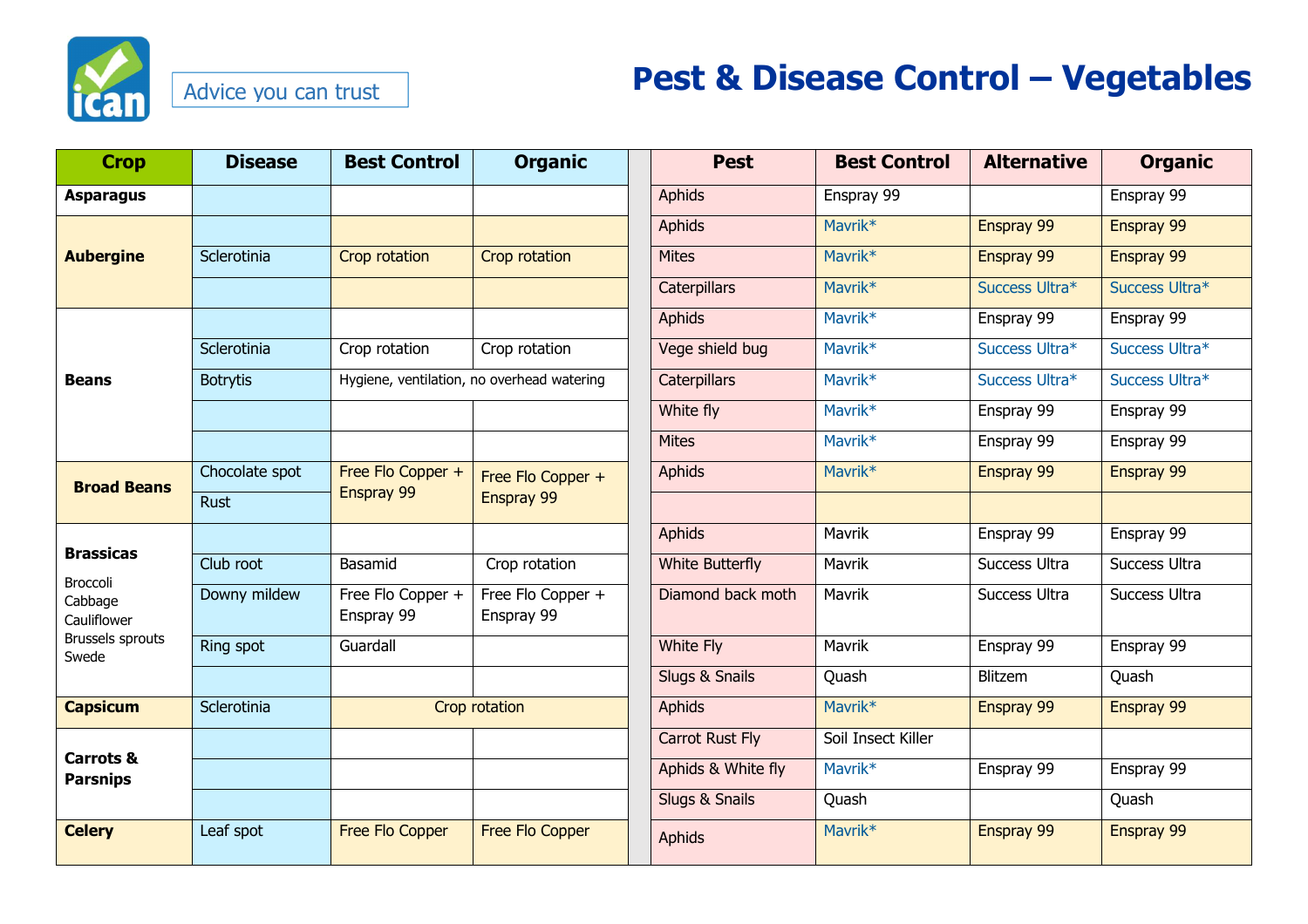| <b>Cucurbits</b><br>Buttercup<br><b>Butternut</b><br>Cucumber<br>Melon Pumpkin<br>Zuchinni | Leaf spot             | Free Flo Copper +<br>Enspray 99            | Free Flo Copper +<br>ray 99<br>Ensp | <b>Aphids</b>             | Mavrik*             | Enspray 99           | Enspray 99           |
|--------------------------------------------------------------------------------------------|-----------------------|--------------------------------------------|-------------------------------------|---------------------------|---------------------|----------------------|----------------------|
|                                                                                            | Powdery Mildew        |                                            |                                     | White Fly                 | Mavrik*             | Confidor             | Enspray 99           |
|                                                                                            | Downy Mildew          |                                            |                                     | <b>Mites</b>              | Mavrik*             | Enspray 99           | Enspray 99           |
|                                                                                            | <b>Botrytis mould</b> | Hygiene, ventilation, no overhead watering |                                     |                           |                     |                      |                      |
| <b>Garlic &amp;</b><br><b>Leeks</b>                                                        |                       |                                            |                                     | <b>Aphids</b>             | <b>Mavrik</b>       | Confidor             | Enspray 99           |
|                                                                                            |                       |                                            |                                     | <b>Mites</b>              | <b>Enspray</b>      | <b>Mavrik</b>        | Enspray 99           |
| <b>Lettuces</b>                                                                            | Sclerotina            | Avoid overwatering                         |                                     | <b>Aphids</b>             | Mavrik*             | Confidor             | Enspray 99           |
|                                                                                            |                       |                                            |                                     | Slugs & Snails            | Quash               | Blitzem              | Quash                |
| <b>Onions</b>                                                                              | Botrytis mould        | Free Flo Copper +<br>Enspray 99            | Free Flo Copper +<br>Enspray 99     | Aphids                    | <b>Mavrik</b>       | Confidor             | Enspray 99           |
|                                                                                            | Downy mildew          |                                            |                                     | <b>Thrips</b>             | <b>Mavrik</b>       | Confidor             | Enspray 99           |
| <b>Peas</b>                                                                                | Downy mildew          | Free Flo Copper +<br>Enspray 99            | Free Flo Copper +<br>Enspray 99     | Aphids                    | Mavrik*             | Enspray 99           | Enspray 99           |
|                                                                                            | Powdery mildew        |                                            |                                     |                           |                     |                      |                      |
|                                                                                            | <b>Bacterial spot</b> |                                            |                                     |                           |                     |                      |                      |
| <b>Potatoes</b>                                                                            | Early blight          | Free Flo Copper +<br>Enspray 99            | Free Flo Copper +<br>Enspray 99     | <b>Aphids</b>             | <b>Mavrik</b>       | Enspray 99           | Enspray 99           |
|                                                                                            | Late blight           |                                            |                                     | Potato psyllid            | <b>Mavrik</b>       | <b>Success Ultra</b> | Enspray 99           |
|                                                                                            |                       |                                            |                                     | Tuber moth                | <b>Mavrik</b>       | <b>Success Ultra</b> | <b>Success Ultra</b> |
| <b>Silver beet</b>                                                                         |                       |                                            |                                     | Slugs & Snails            | Quash               | Blitzem              | Quash                |
| <b>Sweet Corn</b>                                                                          |                       |                                            |                                     | <b>Aphids</b>             | Mavrik <sup>*</sup> | Enspray 99           | Enspray 99           |
|                                                                                            |                       |                                            |                                     | <b>Caterpillars</b>       | Mavrik*             | Success Ultra*       | Success Ultra*       |
| <b>Tomatoes</b>                                                                            | <b>Blight</b>         | Free Flo Copper +<br>Enspray 99            | Free Flo Copper +<br>Enspray 99     | White fly                 | Mavrik              | Confidor             | Enspray 99           |
|                                                                                            | Botrytis mould        |                                            |                                     | <b>Caterpillars</b>       | Mavrik              | Success Ultra        | Success Ultra        |
|                                                                                            | Powdery mildew        |                                            |                                     | Potato/ tomato<br>psyllid | Mavrik              | Success Ultra        | Success Ultra        |
|                                                                                            | <b>Virus</b>          | Use resistant varieties                    |                                     |                           |                     |                      |                      |